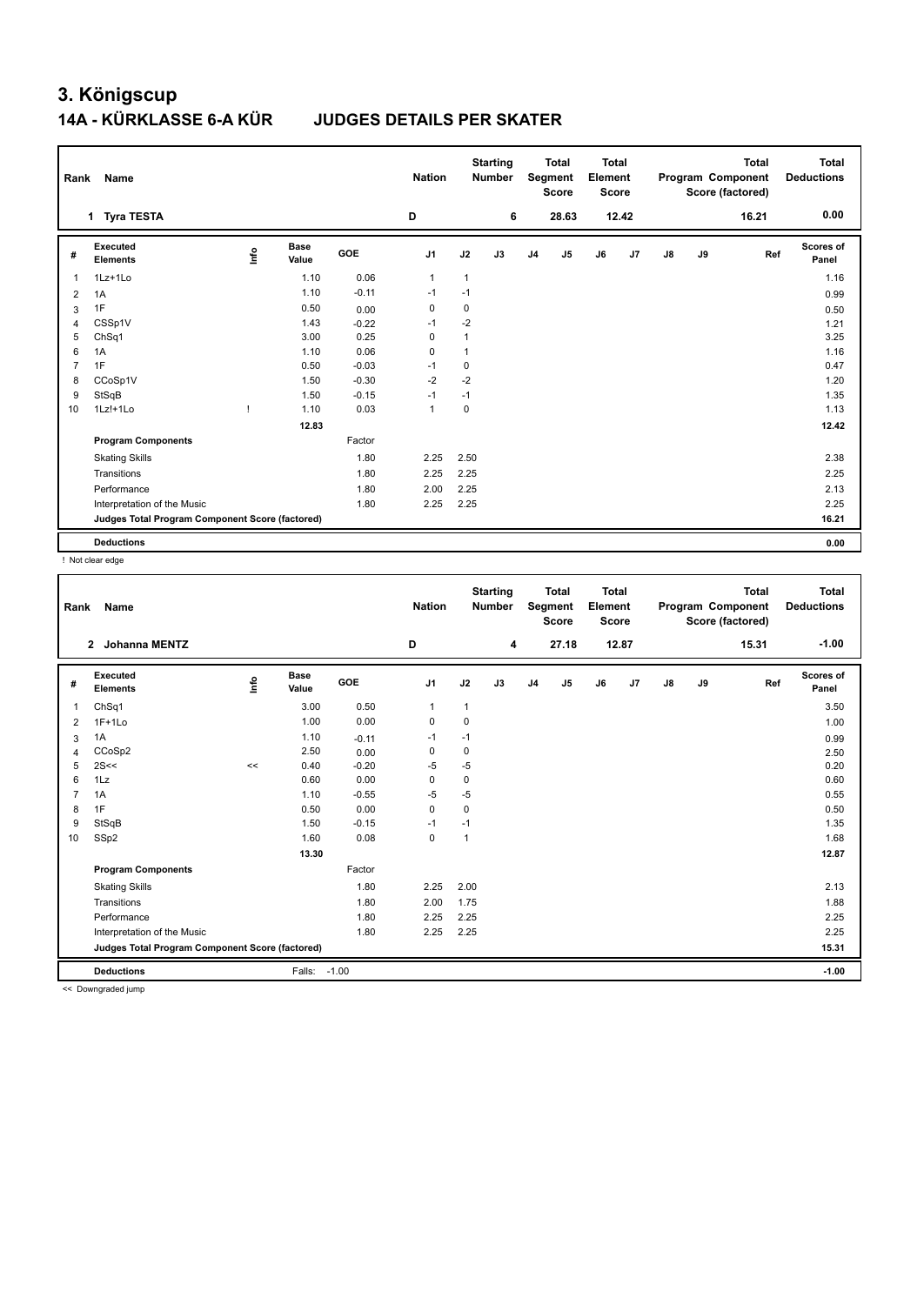# **3. Königscup 14A - KÜRKLASSE 6-A KÜR JUDGES DETAILS PER SKATER**

| Rank           | Name                                            |         |                      |            | <b>Nation</b>  |              | <b>Starting</b><br><b>Number</b> |                | <b>Total</b><br>Segment<br><b>Score</b> | <b>Total</b><br>Element<br><b>Score</b> |       |    |    | <b>Total</b><br>Program Component<br>Score (factored) | <b>Total</b><br><b>Deductions</b> |
|----------------|-------------------------------------------------|---------|----------------------|------------|----------------|--------------|----------------------------------|----------------|-----------------------------------------|-----------------------------------------|-------|----|----|-------------------------------------------------------|-----------------------------------|
|                | 3 Laura UCCI                                    |         |                      |            | D              |              | 1                                |                | 26.93                                   |                                         | 11.67 |    |    | 15.76                                                 | $-0.50$                           |
| #              | Executed<br><b>Elements</b>                     | lnfo    | <b>Base</b><br>Value | <b>GOE</b> | J <sub>1</sub> | J2           | J3                               | J <sub>4</sub> | J <sub>5</sub>                          | J6                                      | J7    | J8 | J9 | Ref                                                   | Scores of<br>Panel                |
| 1              | 1A                                              |         | 1.10                 | 0.00       | 0              | 0            |                                  |                |                                         |                                         |       |    |    |                                                       | 1.10                              |
| 2              | 2S                                              |         | 1.30                 | $-0.46$    | $-4$           | $-3$         |                                  |                |                                         |                                         |       |    |    |                                                       | 0.84                              |
| 3              | CSSp1                                           |         | 1.90                 | 0.10       | 0              | $\mathbf{1}$ |                                  |                |                                         |                                         |       |    |    |                                                       | 2.00                              |
| 4              | StSqB                                           |         | 1.50                 | $-0.23$    | $-2$           | $-1$         |                                  |                |                                         |                                         |       |    |    |                                                       | 1.27                              |
| 5              | ChSq1                                           |         | 3.00                 | $-0.25$    | $-1$           | 0            |                                  |                |                                         |                                         |       |    |    |                                                       | 2.75                              |
| 6              | $1Lz+1Lo$                                       |         | 1.10                 | $-0.12$    | $-2$           | $-2$         |                                  |                |                                         |                                         |       |    |    |                                                       | 0.98                              |
| $\overline{7}$ | FCCoSp1*                                        | $\star$ | 0.00                 | 0.00       | ٠              | ٠            |                                  |                |                                         |                                         |       |    |    |                                                       | 0.00                              |
| 8              | 1A                                              |         | 1.10                 | 0.00       | $\mathbf 0$    | 0            |                                  |                |                                         |                                         |       |    |    |                                                       | 1.10                              |
| 9              | 2Sq                                             | q       | 1.30                 | $-0.65$    | $-5$           | $-5$         |                                  |                |                                         |                                         |       |    |    |                                                       | 0.65                              |
| 10             | 1Lz+1Lo                                         |         | 1.10                 | $-0.12$    | $-2$           | $-2$         |                                  |                |                                         |                                         |       |    |    |                                                       | 0.98                              |
|                |                                                 |         | 13.40                |            |                |              |                                  |                |                                         |                                         |       |    |    |                                                       | 11.67                             |
|                | <b>Program Components</b>                       |         |                      | Factor     |                |              |                                  |                |                                         |                                         |       |    |    |                                                       |                                   |
|                | <b>Skating Skills</b>                           |         |                      | 1.80       | 2.25           | 2.50         |                                  |                |                                         |                                         |       |    |    |                                                       | 2.38                              |
|                | Transitions                                     |         |                      | 1.80       | 2.00           | 2.00         |                                  |                |                                         |                                         |       |    |    |                                                       | 2.00                              |
|                | Performance                                     |         |                      | 1.80       | 2.25           | 2.25         |                                  |                |                                         |                                         |       |    |    |                                                       | 2.25                              |
|                | Interpretation of the Music                     |         |                      | 1.80       | 2.00           | 2.25         |                                  |                |                                         |                                         |       |    |    |                                                       | 2.13                              |
|                | Judges Total Program Component Score (factored) |         |                      |            |                |              |                                  |                |                                         |                                         |       |    |    |                                                       | 15.76                             |
|                | <b>Deductions</b>                               |         | Falls: -0.50         |            |                |              |                                  |                |                                         |                                         |       |    |    |                                                       | $-0.50$                           |

\* Invalid element q Jump landed on the quarter

| Rank           | Name                                            |      |                      |         | <b>Nation</b>            |              | <b>Starting</b><br><b>Number</b> |                | <b>Total</b><br>Segment<br><b>Score</b> | Total<br>Element<br><b>Score</b> |      |               |    | <b>Total</b><br>Program Component<br>Score (factored) | Total<br><b>Deductions</b> |
|----------------|-------------------------------------------------|------|----------------------|---------|--------------------------|--------------|----------------------------------|----------------|-----------------------------------------|----------------------------------|------|---------------|----|-------------------------------------------------------|----------------------------|
|                | <b>Elena PREIS</b><br>4                         |      |                      |         | D                        |              | $\mathbf{2}$                     |                | 26.37                                   |                                  | 9.71 |               |    | 16.66                                                 | 0.00                       |
| #              | Executed<br><b>Elements</b>                     | lnfo | <b>Base</b><br>Value | GOE     | J1                       | J2           | J3                               | J <sub>4</sub> | J5                                      | J6                               | J7   | $\mathsf{J}8$ | J9 | Ref                                                   | Scores of<br>Panel         |
| $\mathbf{1}$   | 1A                                              |      | 1.10                 | 0.06    | $\mathbf{1}$             | 0            |                                  |                |                                         |                                  |      |               |    |                                                       | 1.16                       |
| 2              | $1Lz!+1T$                                       |      | 1.00                 | $-0.12$ | $-2$                     | $-2$         |                                  |                |                                         |                                  |      |               |    |                                                       | 0.88                       |
| 3              | 1Lo+1Lo                                         |      | 1.00                 | 0.00    | 0                        | 0            |                                  |                |                                         |                                  |      |               |    |                                                       | 1.00                       |
| $\overline{4}$ | 1Lz!                                            |      | 0.60                 | $-0.12$ | $-2$                     | $-2$         |                                  |                |                                         |                                  |      |               |    |                                                       | 0.48                       |
| 5              | SSp1                                            |      | 1.30                 | 0.20    | $\overline{2}$           | 1            |                                  |                |                                         |                                  |      |               |    |                                                       | 1.50                       |
| 6              | 1A                                              |      | 1.10                 | $-0.06$ | $-1$                     | 0            |                                  |                |                                         |                                  |      |               |    |                                                       | 1.04                       |
| $\overline{7}$ | ChSq                                            |      | 0.00                 | 0.00    | $\overline{\phantom{a}}$ | $\sim$       |                                  |                |                                         |                                  |      |               |    |                                                       | 0.00                       |
| 8              | 1F                                              |      | 0.50                 | 0.00    | 0                        | 0            |                                  |                |                                         |                                  |      |               |    |                                                       | 0.50                       |
| 9              | StSqB                                           |      | 1.50                 | 0.00    | 0                        | 0            |                                  |                |                                         |                                  |      |               |    |                                                       | 1.50                       |
| 10             | CCoSp1V                                         |      | 1.50                 | 0.15    | $\mathbf{1}$             | $\mathbf{1}$ |                                  |                |                                         |                                  |      |               |    |                                                       | 1.65                       |
|                |                                                 |      | 9.60                 |         |                          |              |                                  |                |                                         |                                  |      |               |    |                                                       | 9.71                       |
|                | <b>Program Components</b>                       |      |                      | Factor  |                          |              |                                  |                |                                         |                                  |      |               |    |                                                       |                            |
|                | <b>Skating Skills</b>                           |      |                      | 1.80    | 2.50                     | 2.50         |                                  |                |                                         |                                  |      |               |    |                                                       | 2.50                       |
|                | Transitions                                     |      |                      | 1.80    | 2.25                     | 2.00         |                                  |                |                                         |                                  |      |               |    |                                                       | 2.13                       |
|                | Performance                                     |      |                      | 1.80    | 2.50                     | 2.50         |                                  |                |                                         |                                  |      |               |    |                                                       | 2.50                       |
|                | Interpretation of the Music                     |      |                      | 1.80    | 2.25                     | 2.00         |                                  |                |                                         |                                  |      |               |    |                                                       | 2.13                       |
|                | Judges Total Program Component Score (factored) |      |                      |         |                          |              |                                  |                |                                         |                                  |      |               |    |                                                       | 16.66                      |
|                | <b>Deductions</b>                               |      |                      |         |                          |              |                                  |                |                                         |                                  |      |               |    |                                                       | 0.00                       |

! Not clear edge